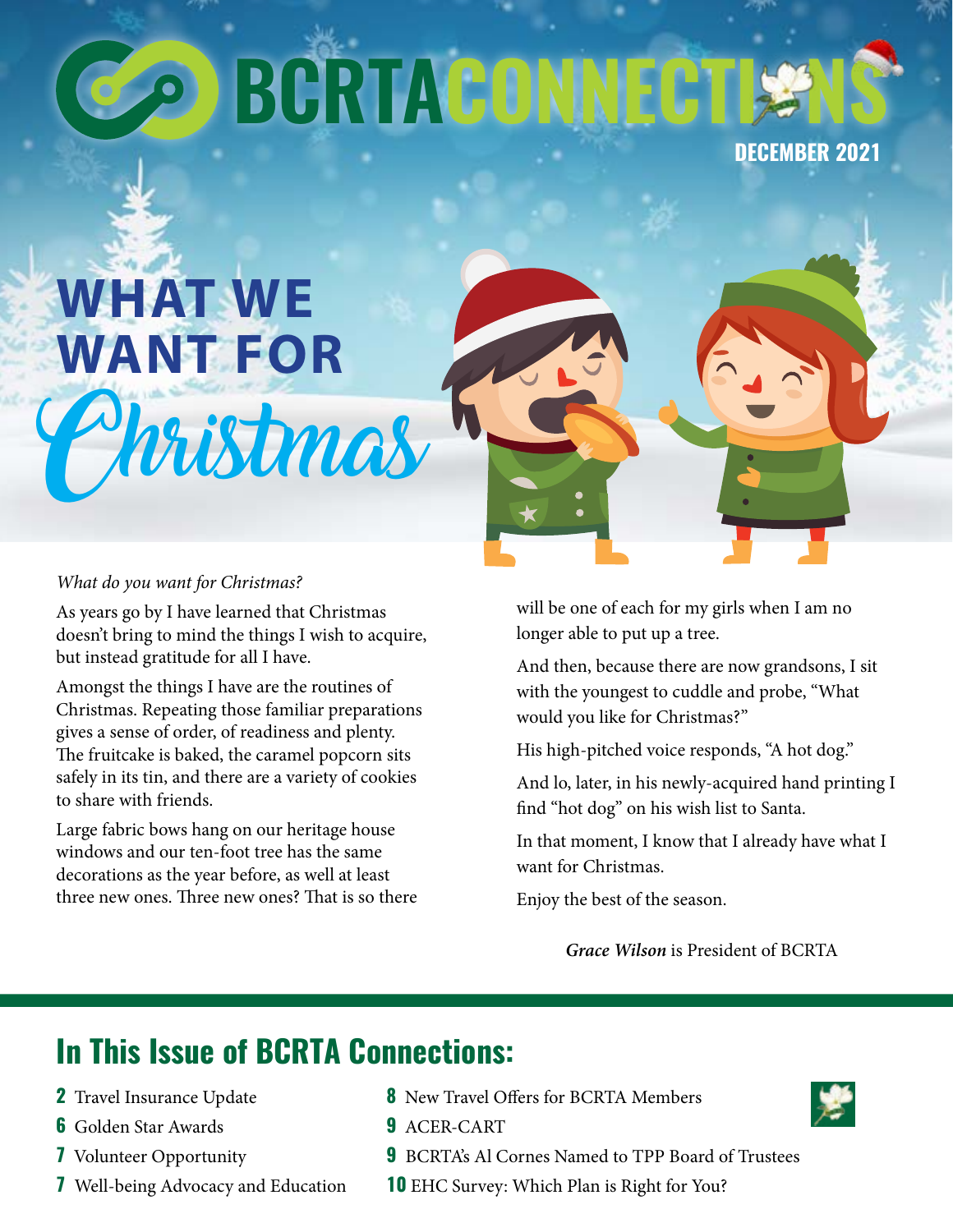

# **TRAVEL INSURANCE COMPARISON**

#### DO YOU HAVE GOOD TRAVEL INSURANCE?

Thousands of BCRTA members have enjoyed travel insurance coverage through BCRTA's MEDOC travel insurance plan, and Johnson Prestige Travel Insurance. Satisfaction levels with BCRTA's travel insurance offerings are parallel to the high marks received by our Johnson EHC plan. In our recent EHC Satisfaction Survey of BCRTA members, the Johnson EHC plan was rated higher than Green Shield on all 21 of 21 measurable categories.

#### NEW COMPETITION TARGETS GSC USERS

Retirees who have EHC coverage with Green Shield Canada recently received a mailing offering them travel insurance. Naturally, this has led to a series of inquiries to BCRTA as to how GSC's new travel insurance plan compares to the established travel insurance offerings in BCRTA.

Many of the details of the new Green Shield offering are only made plain if one examines in detail the complete terms of the plan, which is not included in the mailing, but is available as a download from the Green Shield website.

We have produced this detailed comparison of plan coverage and some sample rates for different age groups. Links to more extensive documentation are at the web page noted below. The best way to confirm which coverage works best for you is to have a personal consultation with a Johnson representative at 1.877.989.2600.

#### COVERAGE: JOHNSON BASE PLAN COVERS MORE SITUATIONS, AT HIGHER LEVELS

Both of BCRTA's travel offerings provide more extensive coverage than Green Shield Travel. As shown on the following pages, more travel incidents are covered, and in many cases coverage levels are significantly higher with the Johnson plan. The Prestige plan offers superior *Sudden and Unforeseen*  coverage, rather than requiring 90-day stability.

#### ANNUAL COST COMPARISON A MIXED BAG

For users in optimum health, Green Shield costs are much higher, particularly for older travelers. Johnson has 3 pricing levels - see the chart below for 2 sample rates, then see complete report at:

<https://bcrta.ca/compare-travel-insurance-plans>

| <b>AGE</b>  | <b>GREEN SHIELD TRAVEL</b> | <b>JOHNSON MEDOC OPTIMAL RATES</b><br>(subject to health questionnaire) | <b>JOHNSON MEDOC STD RATES</b><br>(no questionnaire) |
|-------------|----------------------------|-------------------------------------------------------------------------|------------------------------------------------------|
| 60 YEAR OLD | 30 DAY TRIPS: \$204        | 35 DAY TRIPS: \$150                                                     | 35 DAY TRIPS: \$296                                  |
| 70 YEAR OLD | 30 DAY TRIPS: \$432        | 35 DAY TRIPS: \$371                                                     | 35 DAY TRIPS: \$660                                  |
| 80 YEAR OLD | 30 DAY TRIPS: \$960        | 35 DAY TRIPS: \$646                                                     | 35 DAY TRIPS: \$1088                                 |
| 60 YEAR OLD | 60 DAY TRIPS: \$456        | 60 DAY TRIPS: \$295                                                     | 60 DAY TRIPS: \$538                                  |
| 70 YEAR OLD | 60 DAY TRIPS: \$960        | 60 DAY TRIPS: \$673                                                     | 60 DAY TRIPS: \$1148                                 |
| 80 YEAR OLD | 60 DAY TRIPS: \$2040       | 60 DAY TRIPS: \$1244                                                    | 60 DAY TRIPS: \$1815                                 |

#### COMPARING ANNUAL COSTS FOR AN INDIVIDUAL TRAVEL INSURANCE PLAN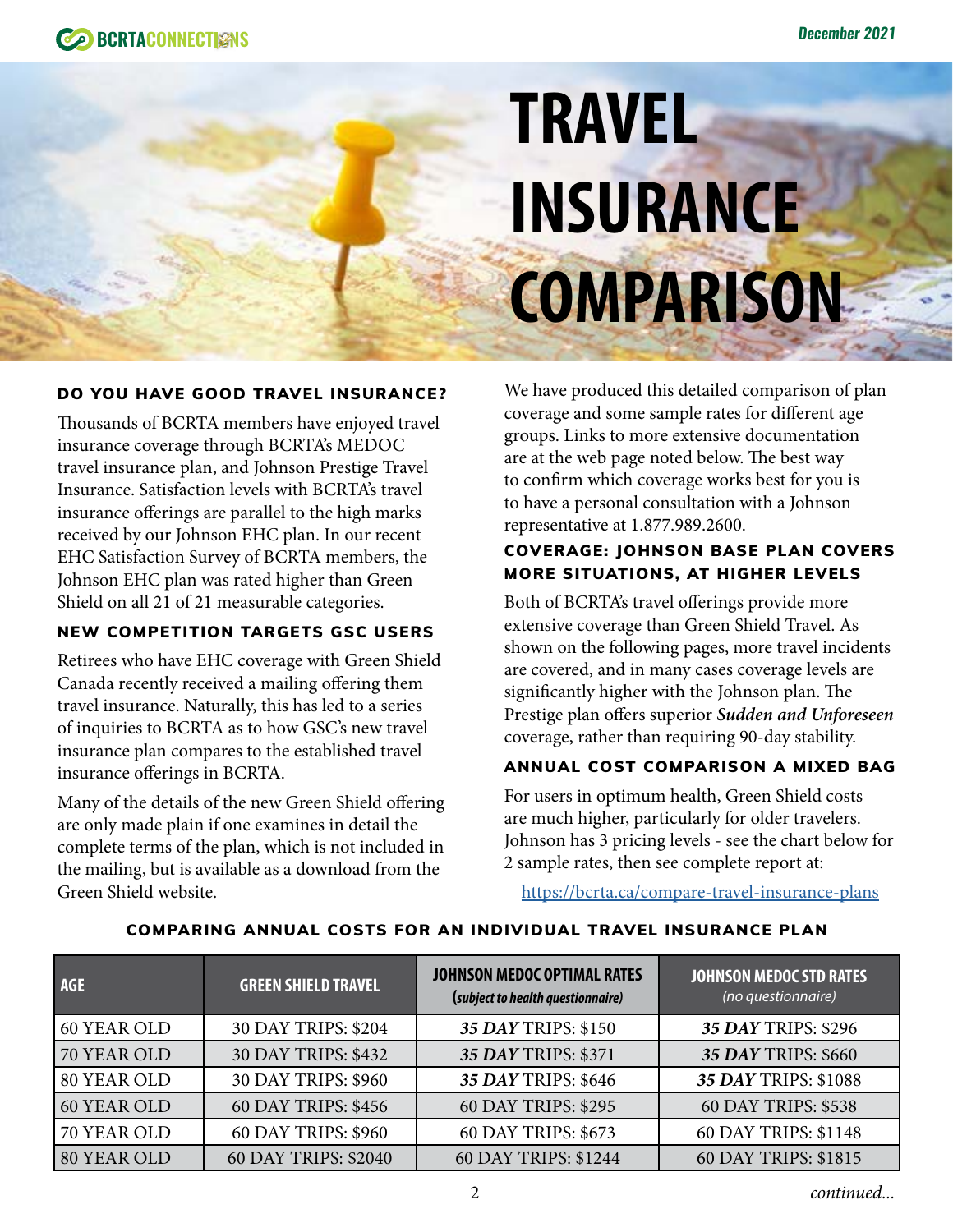

*Travel Insurance Comparison continued*

### COMPARISON OF JOHNSON TRAVEL PLANS TO THE NEW GREEN SHIELD TRAVEL OFFER

| <b>FEATURES</b>                                                   | <b>GSC TRAVEL</b>                                     | <b>BCRTA PRESTIGE</b>                                                                                                                                                                                                                                                                                               | <b>BCRTA MEDOC</b>                                                                                                                                                                                                                                                                                                  |
|-------------------------------------------------------------------|-------------------------------------------------------|---------------------------------------------------------------------------------------------------------------------------------------------------------------------------------------------------------------------------------------------------------------------------------------------------------------------|---------------------------------------------------------------------------------------------------------------------------------------------------------------------------------------------------------------------------------------------------------------------------------------------------------------------|
| <b>Medical Emergency Maximum</b>                                  | \$5,000,000 per incident,<br>per eligible participant | \$5,000,000 per person,<br>per policy year                                                                                                                                                                                                                                                                          | \$5,000,000 per person,<br>per policy year                                                                                                                                                                                                                                                                          |
| <b>Pre-Existing Medical</b><br><b>Conditions Stability Period</b> | 90 days stable                                        | Sudden and unforeseen<br>No stability clause.<br>Contact Johnson for<br>details.                                                                                                                                                                                                                                    | 90 days stable                                                                                                                                                                                                                                                                                                      |
| <b>Trip Cancellation, Interruption</b><br>& Delay Insurance       | Not Covered                                           | \$8,000 per insured<br>person, per trip<br>This benefit can apply<br>to trips within the home<br>province                                                                                                                                                                                                           | \$8,000 per insured<br>person, per trip<br>This benefit can apply<br>to trips within the home<br>province                                                                                                                                                                                                           |
| <b>Upgrade Cost or Single</b><br><b>Supplement Benefit</b>        | Not Covered                                           | Included                                                                                                                                                                                                                                                                                                            | Included                                                                                                                                                                                                                                                                                                            |
| <b>Baggage &amp; Personal Effects</b>                             | Not Covered                                           | \$1,500 per insured to<br>a max of \$3,000 per<br>family * including \$400<br>per insured to a max<br>\$1,000 per family for the<br>purchase of necessary<br>toiletries and personal<br>clothing as a result of your<br>checked baggage being<br>delayed by the carrier<br>more than 12 hours after<br>your arrival | \$1,500 per insured to<br>a max of \$3,000 per<br>family * including \$400<br>per insured to a max<br>\$1,000 per family for the<br>purchase of necessary<br>toiletries and personal<br>clothing as a result of your<br>checked baggage being<br>delayed by the carrier<br>more than 12 hours after<br>your arrival |
| <b>Document Replacement</b>                                       | Not Covered                                           | \$500 in the event of loss<br>or theft: passport, driver's<br>license, birth certificate,<br>travel visa, other gov't<br>issued documents<br>required for travel                                                                                                                                                    | \$500 in the event of loss<br>or theft: passport, driver's<br>license, birth certificate,<br>travel visa, other gov't<br>issued documents<br>required for travel                                                                                                                                                    |
| <b>Annual Plan Duration</b>                                       | 30 days or 60 days                                    | <b>Base Plan covers</b><br>unlimited trips up to 62<br>consecutive days outside<br>of Canada (trips can be<br>of unlimited duration in<br>Canada)                                                                                                                                                                   | Base Plan provides<br>unlimited trips up to<br>17 or 35 consecutive<br>days outside of Canada<br>(trips can be of unlimited<br>duration in Canada)                                                                                                                                                                  |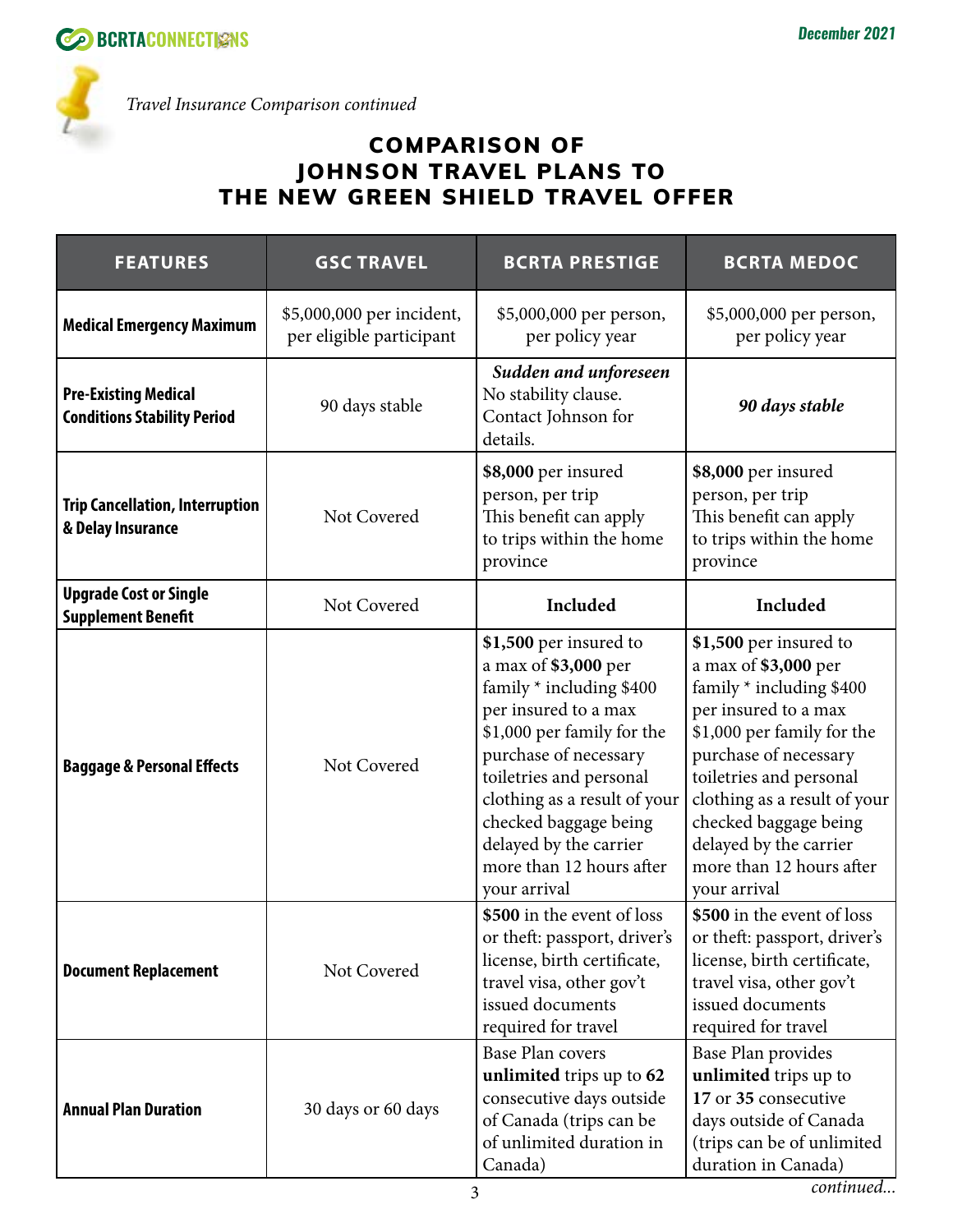

*Travel Insurance Comparison continued*

| <b>FEATURES</b>                                                  | <b>GSC TRAVEL</b>                                                                                                                                                        | <b>BCRTA PRESTIGE</b>                                                                                                                                                                                                           | <b>BCRTA MEDOC</b>                                                                                                                                                                                                              |
|------------------------------------------------------------------|--------------------------------------------------------------------------------------------------------------------------------------------------------------------------|---------------------------------------------------------------------------------------------------------------------------------------------------------------------------------------------------------------------------------|---------------------------------------------------------------------------------------------------------------------------------------------------------------------------------------------------------------------------------|
| Is coverage for longer trips<br>available?                       | N <sub>o</sub>                                                                                                                                                           | Supplemental plan is<br>available for up to to 182<br>or 212 days                                                                                                                                                               | Supplemental plan is<br>available for up to 182 or<br>212 days                                                                                                                                                                  |
| <b>Air Emergency Transportation</b><br>or Evacuation             | Air evacuation (including<br>a medical attendant<br>when necessary); or<br>one-way economy airfare<br>(including medical<br>attendant/stretcher seats<br>when required)  | Air ambulance; or<br>one-way economy airfare<br>(including medical<br>attendant/stretcher seats<br>when required)                                                                                                               | Air ambulance; or<br>one-way economy airfare<br>(including medical<br>attendant/stretcher seats<br>when required)                                                                                                               |
| <b>Private Duty Nursing</b>                                      | \$5,000 per calendar year                                                                                                                                                | \$10,000 per insured<br>(in hospital only)                                                                                                                                                                                      | \$10,000 per insured<br>(in hospital only)                                                                                                                                                                                      |
| <b>Vehicle Return Benefit</b>                                    | \$1,000                                                                                                                                                                  | \$5,000                                                                                                                                                                                                                         | \$5,000                                                                                                                                                                                                                         |
| <b>Pet Return</b>                                                | Not Covered                                                                                                                                                              | \$500                                                                                                                                                                                                                           | \$500                                                                                                                                                                                                                           |
| <b>Physiotherapy &amp; Other</b><br><b>Professional Services</b> | Not Covered                                                                                                                                                              | Physiotherapist,<br>chiropractor, osteopath,<br>chiropodist or podiatrist<br>up to \$500 per profession                                                                                                                         | Physiotherapist,<br>chiropractor, osteopath,<br>chiropodist or podiatrist<br>up to \$500 per profession                                                                                                                         |
| <b>Emergency Dental Expenses</b>                                 | \$2,000                                                                                                                                                                  | \$5,000                                                                                                                                                                                                                         | \$5,000                                                                                                                                                                                                                         |
| <b>Emergency Relief of Dental</b><br>Pain                        | Not Covered                                                                                                                                                              | \$600                                                                                                                                                                                                                           | \$600                                                                                                                                                                                                                           |
| <b>Incidental Hospital Expenses</b>                              | Not Covered                                                                                                                                                              | \$250                                                                                                                                                                                                                           | \$250                                                                                                                                                                                                                           |
| <b>Additional Hotel &amp; Meal</b><br><b>Expenses</b>            | \$150 per day<br>Max \$1,500                                                                                                                                             | \$350 per day<br>Max. \$3,500                                                                                                                                                                                                   | \$350 per day<br>Max. \$3,500                                                                                                                                                                                                   |
| <b>Non-Medical Emergency</b><br><b>Evacuation</b>                | Not Covered                                                                                                                                                              | \$5,000                                                                                                                                                                                                                         | \$5,000                                                                                                                                                                                                                         |
| <b>Transportation to the Bedside</b>                             | Round trip economy<br>$airfare + $150$ per day (5<br>day max)<br>Includes only specific<br>family members<br>Requires 7 day of<br>hospitalization or to<br>identify body | Round trip economy<br>airfare + additional Hotel<br>& Meal Expenses (\$350<br>per day, Max \$3,500)<br>Includes family or close<br>friend. Requires 3 day of<br>hospitalization (unless<br>under age 21) or to<br>identify body | Round trip economy<br>airfare + additional Hotel<br>& Meal Expenses (\$350<br>per day, Max \$3,500)<br>Includes family or close<br>friend. Requires 3 day of<br>hospitalization (unless<br>under age 21) or to<br>identify body |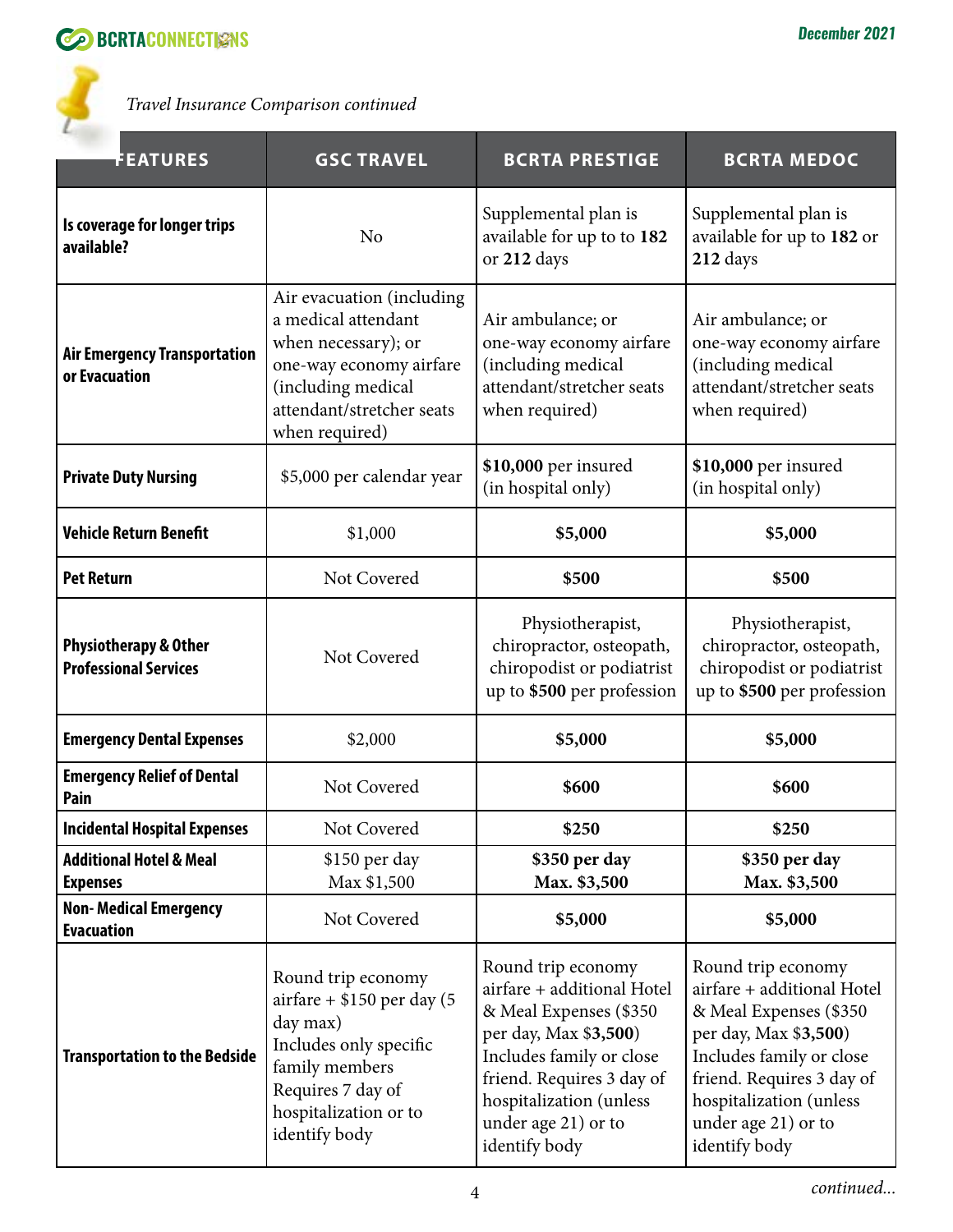

*Travel Insurance Comparison continued*

| <b>FEATURES</b>                                                             | <b>GSC TRAVEL</b>                                                                                                          | <b>BCRTA PRESTIGE</b>                                                                                                            | <b>BCRTA MEDOC</b>                                                                                                               |
|-----------------------------------------------------------------------------|----------------------------------------------------------------------------------------------------------------------------|----------------------------------------------------------------------------------------------------------------------------------|----------------------------------------------------------------------------------------------------------------------------------|
| <b>Return of Minor Dependent</b><br><b>Child with Escort</b>                | Not covered                                                                                                                | One-way economy<br>$airfare + return economy$<br>transportation for an<br>escort (when required)                                 | One-way economy<br>$airfare + return economy$<br>transportation for an<br>escort (when required)                                 |
| <b>Repatriation or Burial</b>                                               | \$5,000<br>repatriation only                                                                                               | \$5,000                                                                                                                          | \$5,000                                                                                                                          |
| <b>Flight Accident &amp; Accidental</b><br><b>Death &amp; Dismemberment</b> | Not covered                                                                                                                | Flight Accident - up to<br>\$100,000<br>AD&D - up to \$25,000                                                                    | Flight Accident – up to<br>\$100,000<br>AD&D - up to \$25,000                                                                    |
| <b>Return airfare</b>                                                       | One-way economy airfare<br>if vehicle is stolen or<br>rendered inoperable                                                  | Not covered                                                                                                                      | Not covered                                                                                                                      |
| <b>Referral Services</b>                                                    | \$50,000 per calendar year                                                                                                 | Covered under EHC Plan                                                                                                           | Not covered                                                                                                                      |
| <b>Extending Coverage while on</b><br>a trip?                               | Increase trip duration<br>from 30-60 days must be<br>made prior to departure.                                              | Yes, prior to coverage<br>lapsing. If any claims<br>during trip or reason to<br>submit a claim, insurer<br>approval is required. | Yes, prior to coverage<br>lapsing. If any claims<br>during trip or reason to<br>submit a claim, insurer<br>approval is required. |
| <b>Return to Home Province or</b><br><b>Territory or Residence</b>          | You must return to your<br>province of residence<br>for at least 24 hours<br>before your trip duration<br>coverage resets. | Trips are separated by a<br>return to home province<br>or territory of any length,<br>even if less than 24 hours.                | Trips are separated by a<br>return to home province<br>or territory of any length,<br>even if less than 24 hours.                |

Please note: This is not a definitive statement of coverages. Consult the fine print in the plan documents for detailed coverages.

### See all the details at

### <https://bcrta.ca/compare-travel-insurance-plans>

### Call **1.877.989.2600** to speak with a Johnson Representative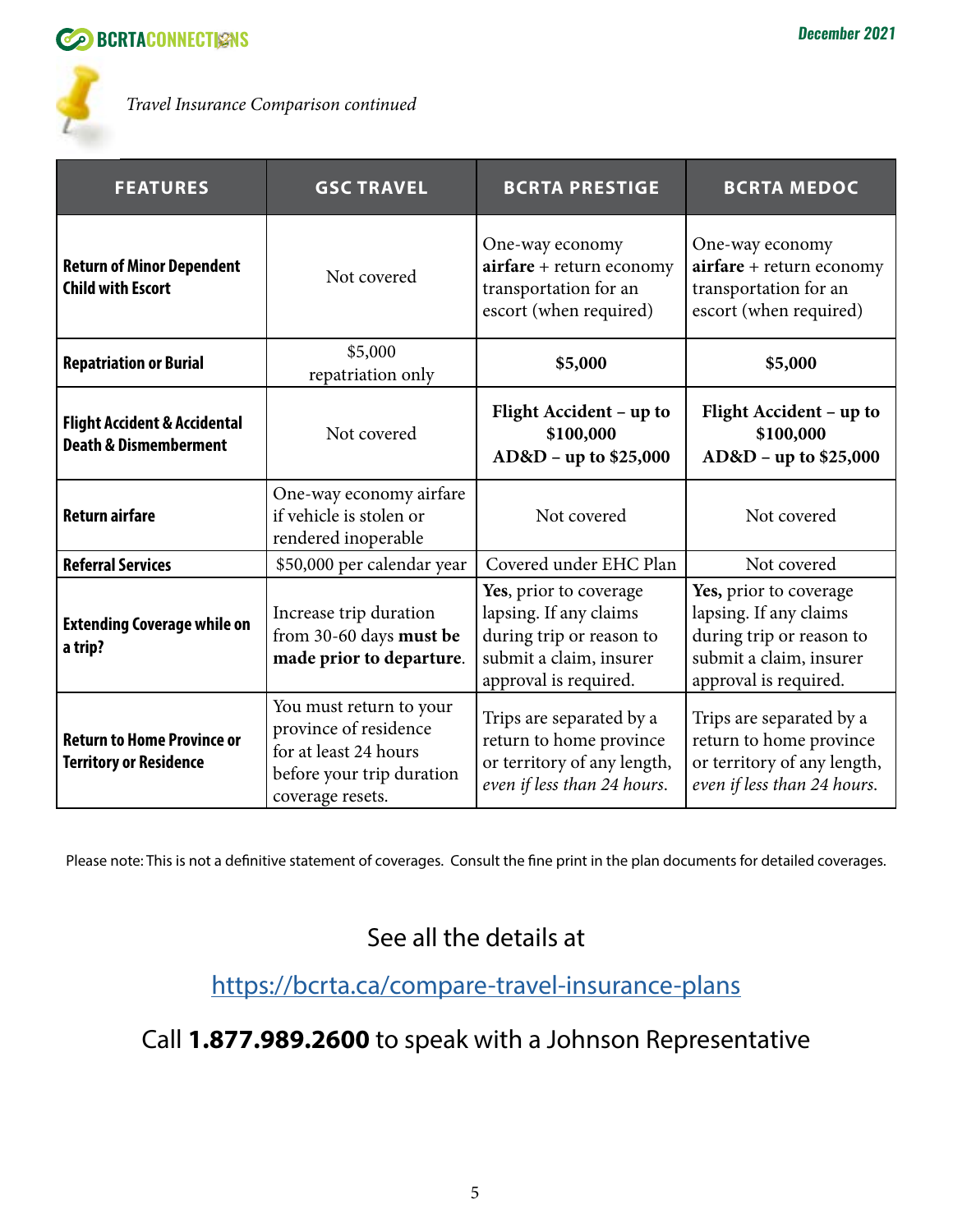# **EXCELLENCE IN PUBLIC EDUCATION**

#### CELEBRATING TEACHING

This year the Excellence in Public Education Committee is exploring ways to celebrate our careers and professional contributions to what John Goodlad calls "the human conversation". Think about a particular achievement in your career; or consider a unique programme or student-centred incentive you were part of. Watch for a call for contributions to mutual celebration.

#### BCTF'S "TEACH BC" RESOURCES

Another way to celebrate your curricular creativity is to consider contributing to the BCTF's "TeachBC" website. Your best practice lesson and unit plans are welcome as a means of supporting in-service teachers – particularly those new to the profession.

If you are interested in participating, learn more at [https://www.bctf.ca/classroom-resources](https://www.bctf.ca/classroom-resources ) 

#### OUR VALUES

The Committee is also developing some "excellence in public education" values statements to support best practice. The first area we will look at is the teaching of languages and cultural heritages in our province and in Canada generally. This investigation will enable us to advocate for best practice in our schools.

#### GOLDEN STAR AWARDS

The Golden Star Awards programme for 2021-2022 is about to be publicized across the province over the next few months. Application forms are on the BCRTA website. Share them with teachers in your community who are engaged in programming that brings students together with seniors in an on-going inter-generational educational setting. The next deadline for applications is April 15, 2022.

*The current Excellence in Public Education committee consists of Grace Wilson, Annette O'Connor, Janice Androsoff, Caroline Malm (past chair), Brenda Jones (co-chair) and Steve Bailey (chair).* 



HELPING BC STUDENTS AND SENIORS CONNECT

*Celebrating School Programs that Feature the Interaction of Seniors and Students* **SUBMISSION GUIDELINES: www.bcr ta.ca/bcrta-golden-star-awards/**

**EMAIL: office@bcrta.ca BY MAIL: 100 - 550 WEST 6TH AVENUE, VANCOUVER, BC V5Z 4P2**

# **2021-2022**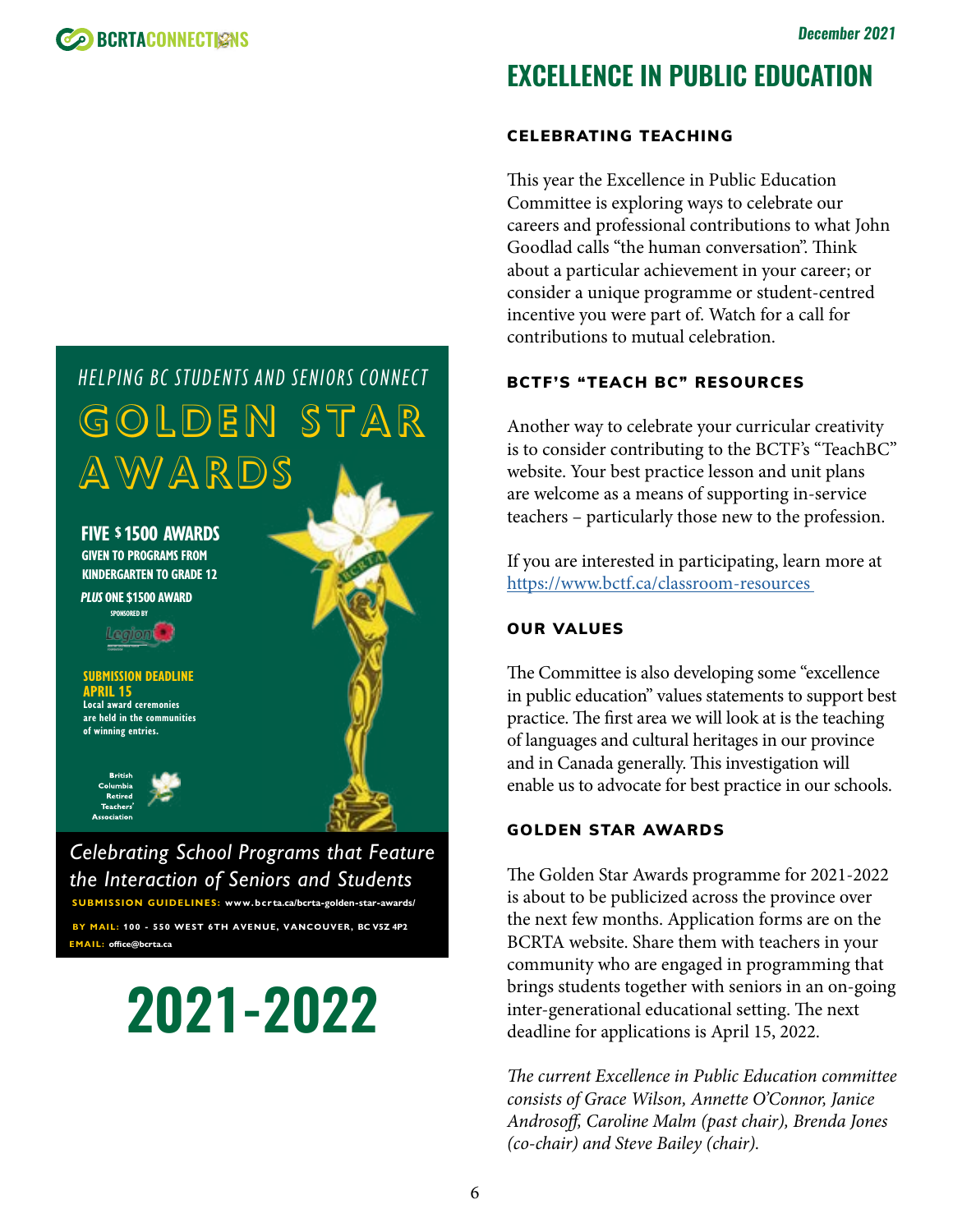



**FROM AROUND THE BCRTA** 



### **VOLUNTEER OPPORTUNITY**

Seniors' Health and Wellness Institute (COSCO) puts on free workshops for seniors in BC, on issues such as Technology and Aging, Sleep, Hypertension, Personal Planning Overview, Pensions and Tax Options. We work with over 90 senior's groups throughout the province and have put on workshops for well over 50,000 seniors since we started in 2007.

To look at the types of workshops we facilitate, see our brochure at<www: seniorshelpingseniors.ca> We seek retired educators to present the prepared workshop materials by zoom or in-person where health protocols permit. Mileage is reimbursed.

There is no set requirement as to the number of workshops a volunteer does.

If you are interested in becoming a workshop facilitator, please contact:

Barb Mikulec at [mikulec@telus.net](mailto:mikulec@telus.net)



### **WELL-BEING SPANS EDUCATION, ADVOCACY**

BCRTA's mission is to promote the well-being of our members and seniors in general. As such, BCRTA has pursued this goal in different ways over the years. A few years ago, a comprehensive view of well-being led to the Well-being Committee being formed by the amalgamation of the Health and Housing committee and the Social Concerns committee.

A major focus of the Well-being Committee is to provide knowledgeable, up-to-date, wellresearched and interesting articles in PostScript and Connections for members and all other seniors who could benefit from the information.

The committee writes about personal experiences and health research that is relevant to members and other seniors.

The committee also works to actively advocate for and engage members on issues that fall under the committee's mandate. When issues or events are identified that affect the health and security of seniors, the committee ensures that the BCRTA board receives the appropriate background material to ensure effective advocacy.

As part of its education focus, the committee has recently begun producing short webinar segments on topics relevant to seniors.

*Pat Thiesen, Chair*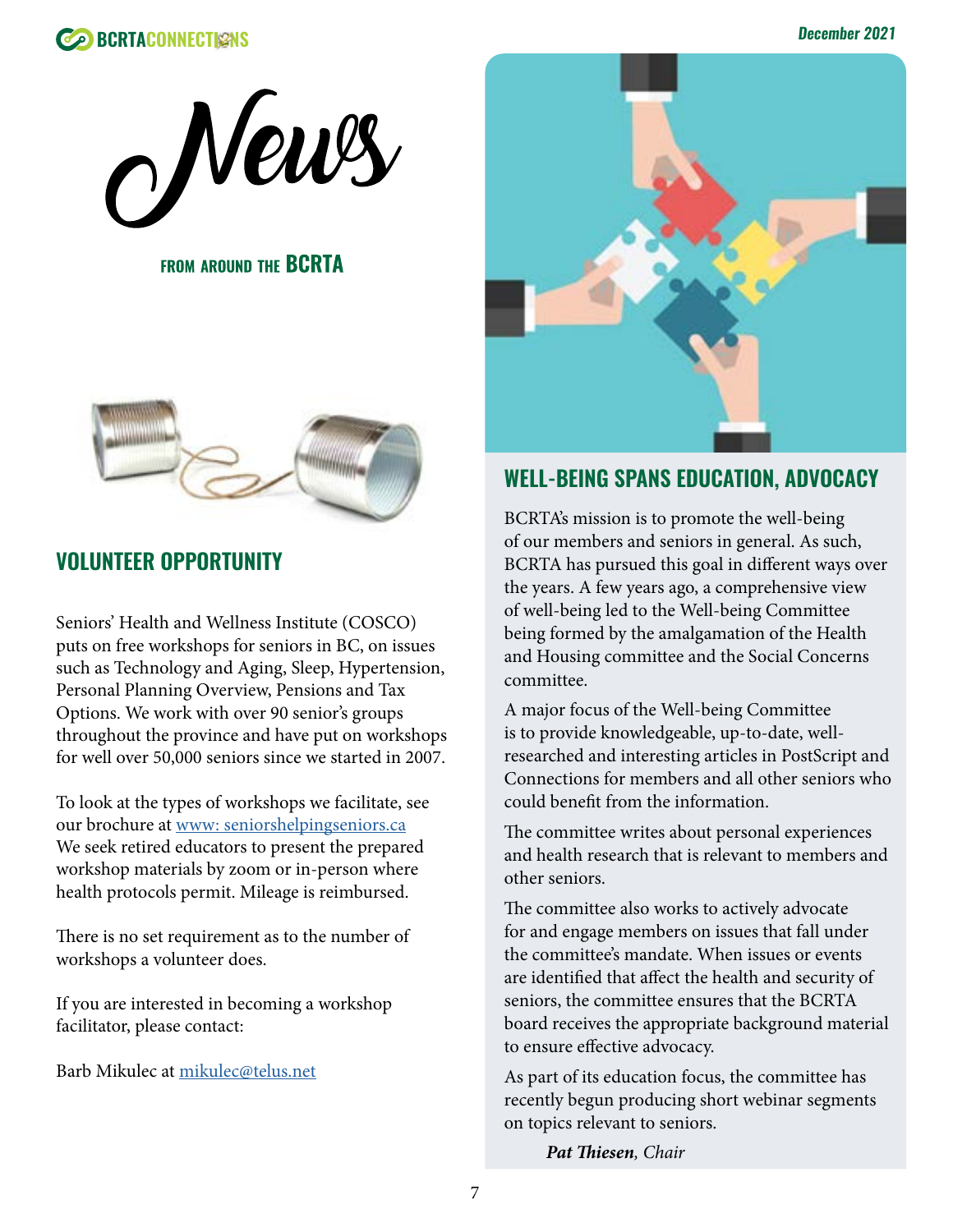# **MAY 21, 2022 GROUP DEPAR**

# ALASKA 7 NIGHT CRUISE

#### *Join Dave and Bon Scott for this unforgettable experience*

SPECIAL BCRTA OFFERS!

- **• 7-night cruise, all meals, entertainment, exclusive cocktail reception and more!**
- **• StartIng at just \$1274 per person\***
- **• Konigsdam (with Holland America)**
- **• Watch for whales, Dall's porpoise and bald eagles en route to majestic Glacier Bay National Park.**



# NOV 15 TO 30, 2022 DERS OF EGYPT + OPTIONAL 5 DAYS IN EXOTIC JORDAN

*Join Gerry Tiede, Past President of BCRTA as we explore the ancient sites and exotic locales of Egypt.*

- **• Pyramids of Giza and the Great Sphinx**
- **• Egyptian Museum of Antiquities**
- **• Sail the legendary Nile River on a 4 Night Cruise from Aswan to Luxor**
- **• Valley of the Kings and the Queens**
- **• Guides, luxury accomodations for you, family and friends, and much more**
- *• ACT QUICKLY ONLY A FEW SEATS LEFT!*

# MAY 16 TO 19, 2022 OKANAGAN WINE TOUR FFORDABLE BC ADVENTURE AT JUST \$999



To learn more call 1-800-481-9739 Email info@tripmerchant.com https://bcrta.tripmerchant.ca with password BCRTATM18

*\* CONTACT TRIP MERCHANT FOR A COMPLETE QUOTE OF ALL FEATURES AND PRICE OPTIONS*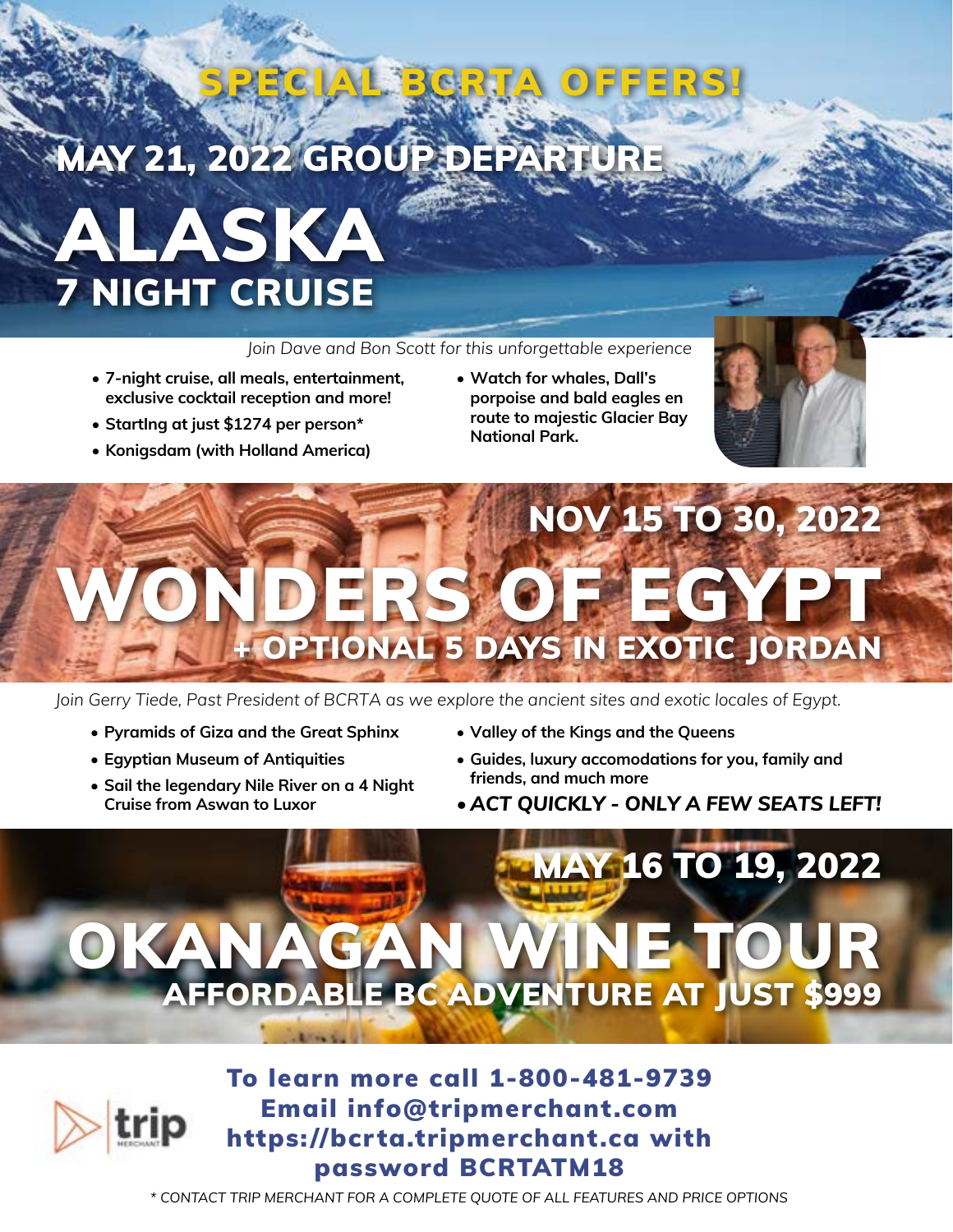

### **ACER-CART**

As a member organization of L'Association canadienne des enseignantes et des enseignants retraités – Canadian Association of Retired Teachers, the BCRTA is part of a strong advocacy network for seniors across Canada. The goals of this national advocacy effort include

- Implementation of a national seniors' strategy;
- Implementation of a national pharmacare programme;
- Monitoring federal / provincial heath care funding agreements;
- Prioritizing care in seniors' own homes as long as possible;
- Developing national and effective standards for governing long-term retirement and health care homes.

The full statement of these initiatives can be found on the ACER-CART website, acer-cart.org.

BCRTA past president, Gerry Tiede, is the current president of ACER-CART. BCRTA president, Grace Wilson, serves on the ACER-CART Advocacy Committee and Steve Bailey, BCRTA ACER-CART representative, serves on the ACER-CART Communications Committee.

> *Steve Bailey* is BCRTA's representative to ACER-CART.



### **BCRTA LEADER NAMED TO BC TEACHERS' PENSION PLAN BOARD OF TRUSTEES**

At the request of BCRTA, the BC Teachers' Federation recently named long-time association leader Al Cornes to the BC Teachers' Pension Plan Board of Trustees.

Al has extensive experience in pensions and benefits, and was part of the negotiating team that facilitated the joint trust agreement structure for the pension plan twenty years ago.

Al is familiar to many retirees as a presenting expert at BCRTA's pre-retirement workshop seminars that have educated thousands of teachers on their retirement options.

> *Arnie Lambert Chair of Well-being Committee*

*Any changes to your e-mail address or home address?* Contact Laurie Boyd at the BCRTA Office at [laurie@bcrta.ca](mailto:laurie%40bcrta.ca?subject=BCRTA%20Member%20Info%20Update) or 604-871-2260